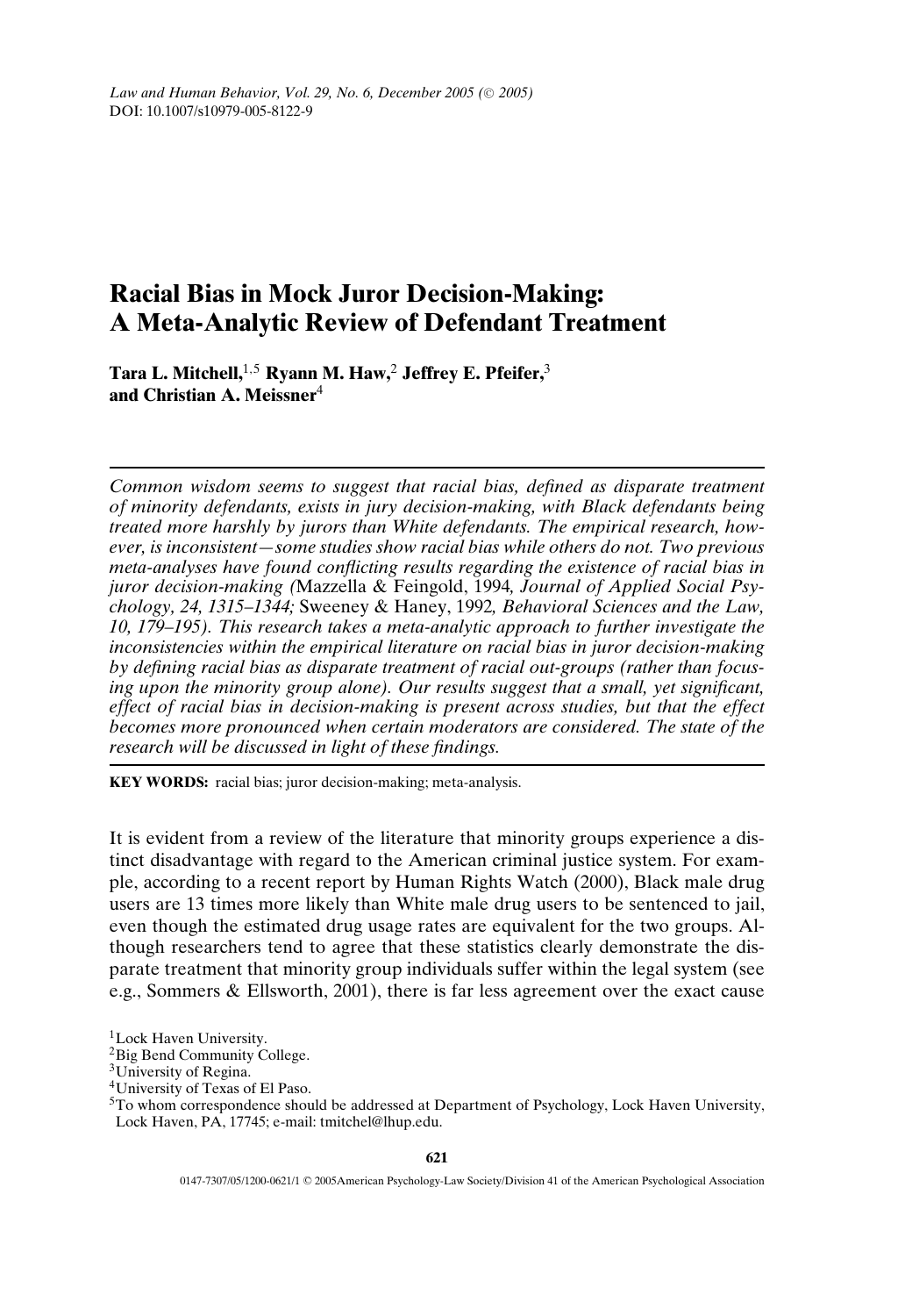for this disparity, especially given the numerous and varied decision points throughout the system including: a police officer's decision to arrest, a prosecutor's decision to charge, a prosecutor's decision to offer a plea, a jury's verdict, and the sentence imposed by a judge.

A number of archival studies have illustrated that minority defendants (particularly Black defendants) are given longer sentences, and sentenced to the death penalty more often, than White defendants (Austin & Allen, 2000; Mustard, 2001; Williams & Holcomb, 2001). Austin and Allen (2000), for example, examined the number of defendants committed to the Pennsylvania Department of Corrections between 1991 and 1995 in relation to the number arrested between 1990 and 1994 (allowing for a 1-year time lag in arrest and commitment/sentence). They sought to examine whether the disparate ratio of minorities to Whites in the Pennsylvania prison system was due to differential commitment of crimes or to racial discrimination within the justice system. Using arrest rate as a proxy for rate of crime commission, the authors found that the arrest rate explained only 43% of the disproportionality in commitment rate, and suggested that race was influencing the likelihood that a defendant would be convicted and sentenced to the prison system. Drug offenses were a large part of this disproportionality, however, as the arrest rate explained 70% of the disproportionality in commitment rate when drug offense decisions were excluded from the analysis. Mustard (2001) conducted a similar analysis of 77,256 defendants sentenced in federal courts under the United States Sentencing Commission Guidelines. He found that Black and Hispanic defendants were given longer sentences than White defendants, even after controlling for crime seriousness. The majority of these effects were confined, however, to those cases in which judges departed from the federal guidelines—as might have been expected, there was less discrepancy in cases where judges followed the guidelines. Baldus and his colleagues (Baldus, Pulaski, & Woodworth, 1983; Baldus, Woodworth, Grosso, & Christ, 2002; Baldus, Woodworth, Zuckerman, Weiner, & Broffitt, 1998) have conducted several archival studies including thousands of capital cases within various locales, including Georgia, Nebraska, and Philadelphia. They have found that defendant race influences death sentences, with Black defendants four times more likely to receive the death penalty than White defendants (Baldus et al., 1998). They have also found that defendant and victim race interact, such that Black defendants are given much longer sentences than White defendants when the victim is White (Baldus et al., 1983; Baldus et al., 2002). It is important to note, however, that a handful of studies have not found a main effect for defendant race. Williams and Holcomb (2001), for example, found that defendant race did not predict death sentences in Ohio between 1981 and 1994, even when the sample of cases was restricted to homicides with felony circumstances.

Citing the above significant findings as evidence, a number of researchers have argued that it is clear that there is discriminatory treatment within the justice system (e.g., Alexander & Gyamerah, 1997). Despite the variety of decision points in which disparate treatment could occur, it may be argued that no other area has been empirically investigated as often as that of jury decision making (Pfeifer, 1990). This supposition has led to a significant amount of empirical research on the decision-making of "mock" jurors. Results from a number of these studies have indicated that Black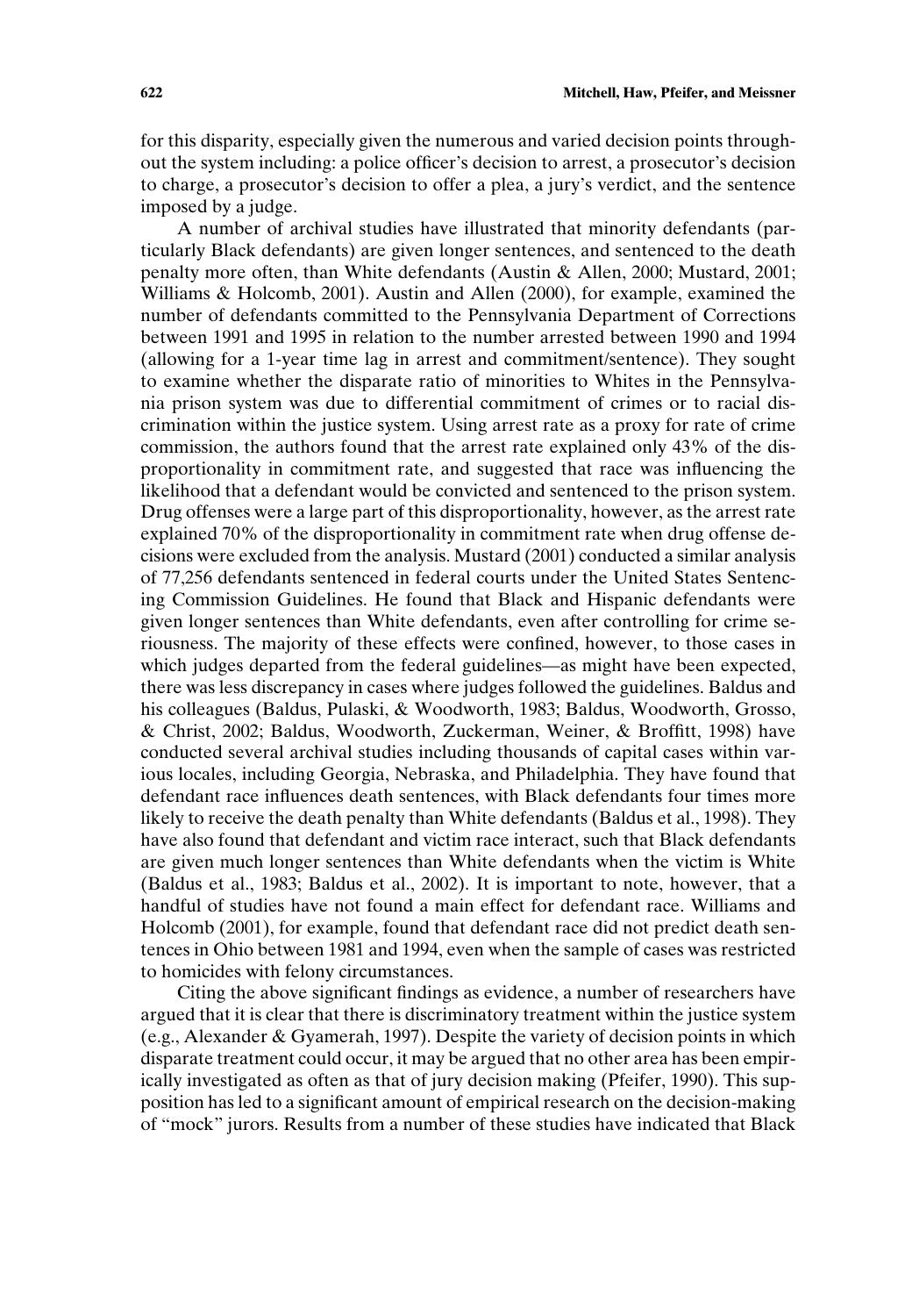defendants are treated significantly more harshly than White defendants, especially in cases involving murder or rape (for a review of this research, see Sommers  $\&$ Ellsworth, 2001). In contrast, some studies have found a reverse effect, with White defendants being treated more harshly than Black defendants (see Poulson, 1990), leading to some confusion over the issue of race as it relates to mock juror decisionmaking. Furthermore, a handful of studies and archival research have found that defendant race did not influence juror decision-making (e.g., Pfeifer & Ogloff, 1991; Williams & Holcomb, 2001).

In an attempt to summarize and clarify the racial bias literature, two metaanalyses have previously been conducted (Mazzella & Feingold, 1994; Sweeney & Haney, 1992). While both of these meta-analyses sought to synthesize the empirical literature on racial bias in jury decision-making, each resulted in a different conclusion regarding the state of the field. The Sweeney and Haney (1992) meta-analysis included 14 studies, with 19 effect sizes, involving 2,836 participants. The analysis focused on racial bias, defined as the disparate treatment of Black defendants, in *sentencing decisions* made by White mock juror participants. The authors found a small, but significant, effect of racial bias  $(d = .17)$  across studies, indicating that the White participants were more likely to give Black defendants longer sentences than White defendants. Sweeney and Haney (1992) also investigated the potential influence of several moderator variables including: the year the study was published; the region the study was conducted in (South v. not South); the type of crime (rape v. not rape); the type of sample (student v. community); the method of conveying defendant race (pictures v. words); whether the study specifically mentioned the participants' race; and whether the victim's race was specified. Participant race and victim race moderated the racial bias effect, such that studies specifying the race of the participants and those specifying the race of the victim produced larger effect sizes than those that did not specify these details.

A second meta-analysis conducted by Mazzella and Feingold (1994) involved a much broader investigation of extralegal factors that could influence juror decisions. In addition to race, these authors also examined physical attractiveness, socioeconomic status, and gender of the defendant and victim. For purposes of the present analysis, however, we will focus on the influence of race in the Mazzella and Feingold meta-analysis. It is important to note that the implicit definition of racial bias relied upon by the authors appears to have been disparate treatment of the minority (Black) defendant. The analysis included 29 studies, with 63 effect sizes, involving 6,709 participants. Unlike the Sweeney and Haney (1992) meta-analysis, Mazzella and Feingold included studies that involved Black participant jurors and an analysis of verdict decisions. Overall, the authors did not find a significant effect of racial bias on either *judgments of guilt*  $(d = .01, k = 21, N = 3,486)$  or *sentencing decisions* ( $d = .06$ ,  $k = 27$ ,  $N = 4,045$ ). Despite these non-significant effect sizes, the authors found significant heterogeneity of effect sizes across studies indicating that certain variables might be moderating the effect. Mazzella and Feingold's moderator analysis indicated that crime type played a significant role in decisionmaking, such that Black defendants were given longer sentences for crimes of negligent homicide, while White defendants were given longer sentences for crimes of fraud. Mazzella and Feingold also found that, although victim race influenced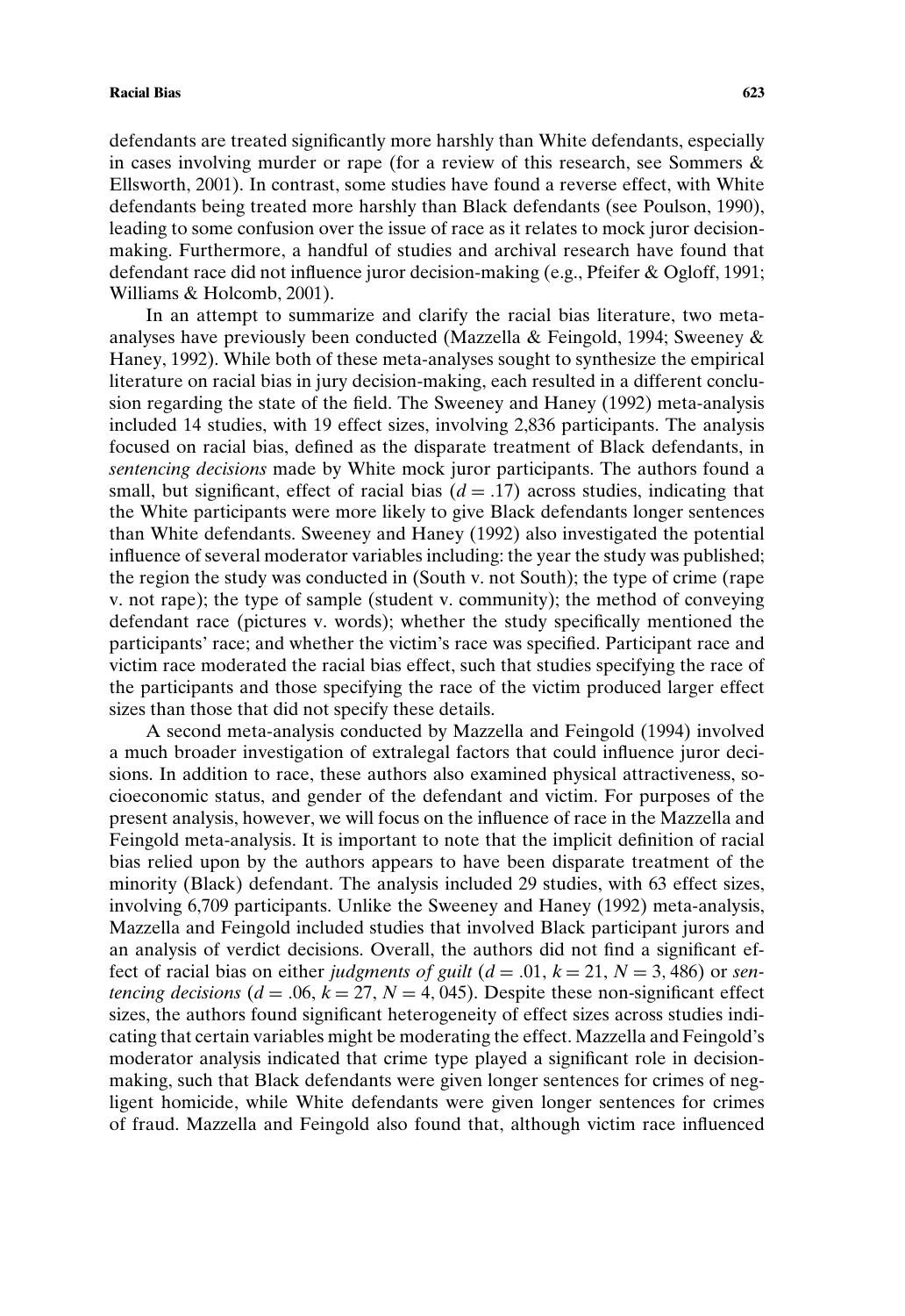sentencing decisions (i.e., defendants were given longer sentences for crimes against White victims than crimes against Black victims), it did not influence guilt decisions.

In the decade following the publication of these two meta-analyses, researchers have further investigated the existence of racial bias, as well as the degree to which the effect may be moderated by certain variables that were not accounted for in previous research. For example, one prominent criticism of early jury decision-making studies is that they were generally low in ecological validity, that is, such studies often employed student populations (rather than community members), provided continuous scale guilt responses (rather than dichotomous verdict choices), and frequently failed to inform mock jurors of the relevant legal instructions prior to rendering a verdict (Pfeifer, 1990). Some researchers have argued that mock jurors will show racial bias only in ambiguous situations, and that such situations exist when mock jurors are not instructed on relevant legal standards (see e.g., Pfeifer  $\&$ Bernstein, 2003; Pfeifer & Ogloff, 1991, 2003; Stephan & Stephan, 1986). Additionally, continuous guilt measures are often used to maximize power in detecting an effect, and some researchers have questioned whether a practically-significant effect of racial bias might be observed when a dichotomous verdict decision is employed (see Pfeifer, 1990). Taken together, such arguments lead to the hypothesis that the racial bias effect seen in juror decision-making studies may not be evidenced when more ecological methods are utilized. This supposition is an important one within the context of the current analysis, given that previous meta-analyses did not examine the possibility that certain legally relevant variables could moderate the racial bias effect.

As noted above, the two previous meta-analyses appeared to define racial bias as the disparate treatment of a minority defendant (typically a Black defendant). As such, these studies restricted analysis to consideration of the disparate treatment of a Black defendant by *all participants*, regardless of race or ethnicity. Sweeney and Haney (1992), for example, excluded the responses of Black participants, when they were separable from responses of non-Black participants, because they felt that Black participants would not sentence same-race defendants more harshly. While Mazzella and Feingold (1994) included the responses of Black participants, they did not analyze the data separately based on the race of the participant. It may be argued, however, that an alternative definition of racial bias may be more appropriate for understanding the treatment of defendants, especially if that definition revolves around the disparate treatment of members of a racial out-group. Such a definition allows for the possibility that Black participants will provide disparate treatment towards White defendants just as White participants will provide disparate treatment towards Black defendants. However, this definition can only be applied when the responses from members of differing racial groups are analyzed separately.

The current meta-analysis, therefore, attempts to resolve inconsistencies within the racial bias literature by examining research on juror decision-making in which the race of the defendant was manipulated. In contrast to previous meta-analyses, racial bias is defined here as a juror's disparate treatment of a defendant from a racial out-group, when compared with a defendant of the juror's own-race, in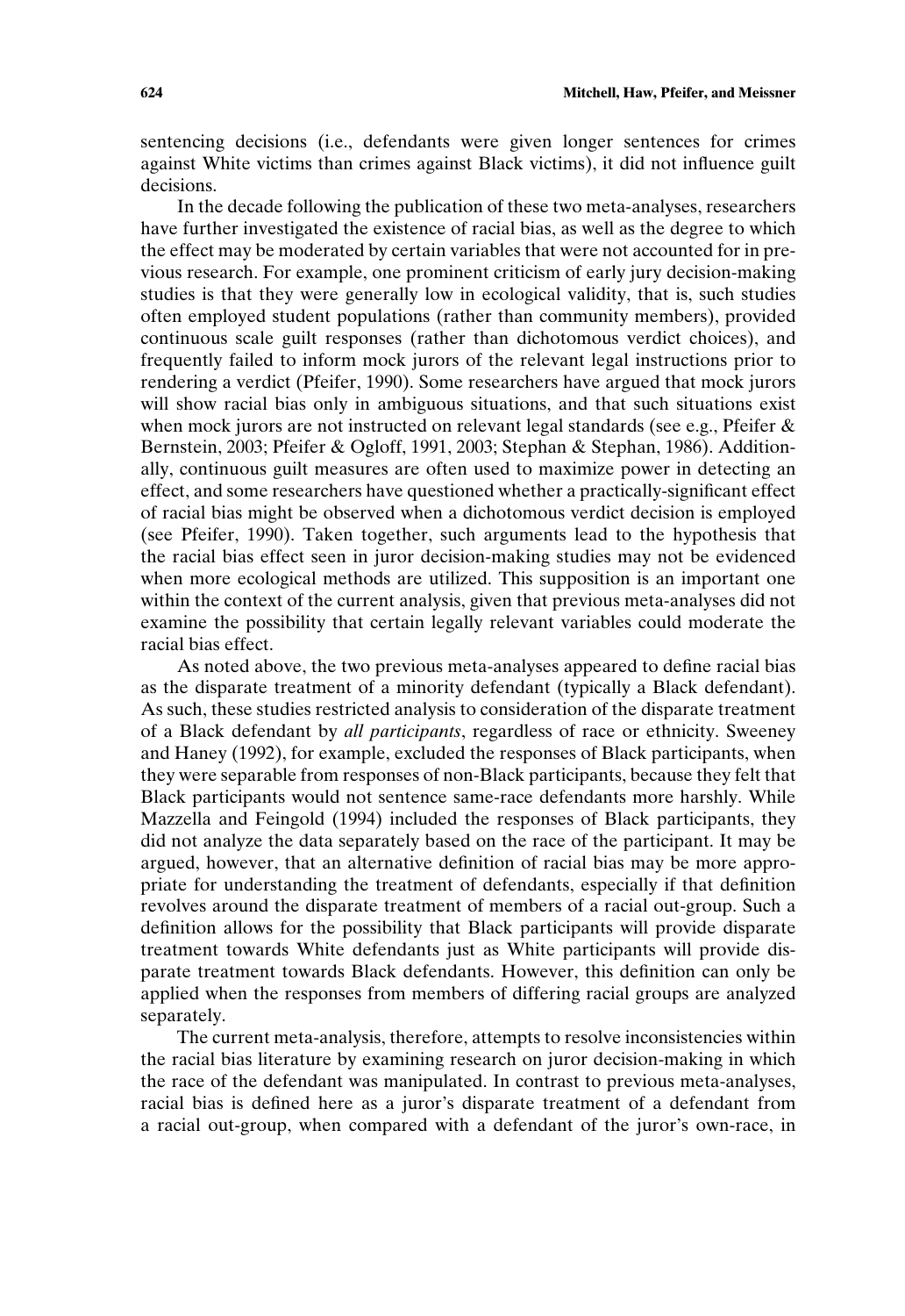verdict and sentencing decisions. Additionally, this meta-analysis sought to examine the influence of several legally-relevant moderator variables on the racial bias effect. It was expected that the meta-analysis would demonstrate a reliable effect of racial bias on both verdict and sentencing decisions. It was also expected that the racial bias effect would be moderated by several key variables related to the ecological validity of the studies. Of particular interest were variables that related to legal procedure, such as the presence of instructions and the use of a continuous v. dichotomous guilt measure. In addition, several other methodological variables were considered, including the race of the participant, the type of sample (students v. community members), and the date and status of the manuscript.

# **METHOD**

## **Studies**

Manuscripts were located through a number of sources, including: (a) searching the PsychINFO, Sociological Abstracts, National Criminal Justice Reference Services Abstracts, and Dissertation Abstracts computer databases using the search terms "racial bias," "race and defendant," and "race and jury"; (b) cross-referencing studies in the two previous meta-analyses (Mazzella & Feingold, 1994; Sweeney & Haney, 1992); and (c) contacting researchers in the field who may have had knowledge of unpublished literature. A total of 46 independent effect sizes from 34 studies, representing the responses of 7,397 participants, were located for the analysis of racial bias on juror verdict decisions. Sixteen studies, representing 20 independent effect sizes and 3,141 participants, were identified for the analysis of racial bias on sentencing decisions.

# **Inclusion/Exclusion Criteria**

To be included in the sample, each study had to meet the following criteria: (1) the study had to involve an experimental manipulation of the race of the defendant; (2) the study had to contain enough information to define racial bias as the disparate treatment of a defendant from a racial out-group, such that results from multi-race participant samples were presented separately for each race; and (3) the study had to assess guilt or sentencing in the context of a mock juror simulation. Every effort was made to calculate an exact effect size. The authors of studies that did not report sufficient statistical information for the calculation of an effect size were contacted in order to obtain that information. Those studies that reported non-significant results ( $p > .05$ ) for which we could not calculate an effect size for verdict or sentencing were given an effect size of .00 (Dovidio et al., 1997; Foley & Chamblin, 1982; Foley & Pigott, 2002; Hymes et al., 1993; McGowan & King, 1982; McGuire & Bermant, 1977; Rector & Bagby, 1995; Rector et al., 1993; Sargent & Bradfield, 2004). This approach was used to establish a conservative estimate of the effect of racial bias, although it should be noted that such a procedure weakens the overall effect size (Pigott, 1994). Researchers are encouraged to provide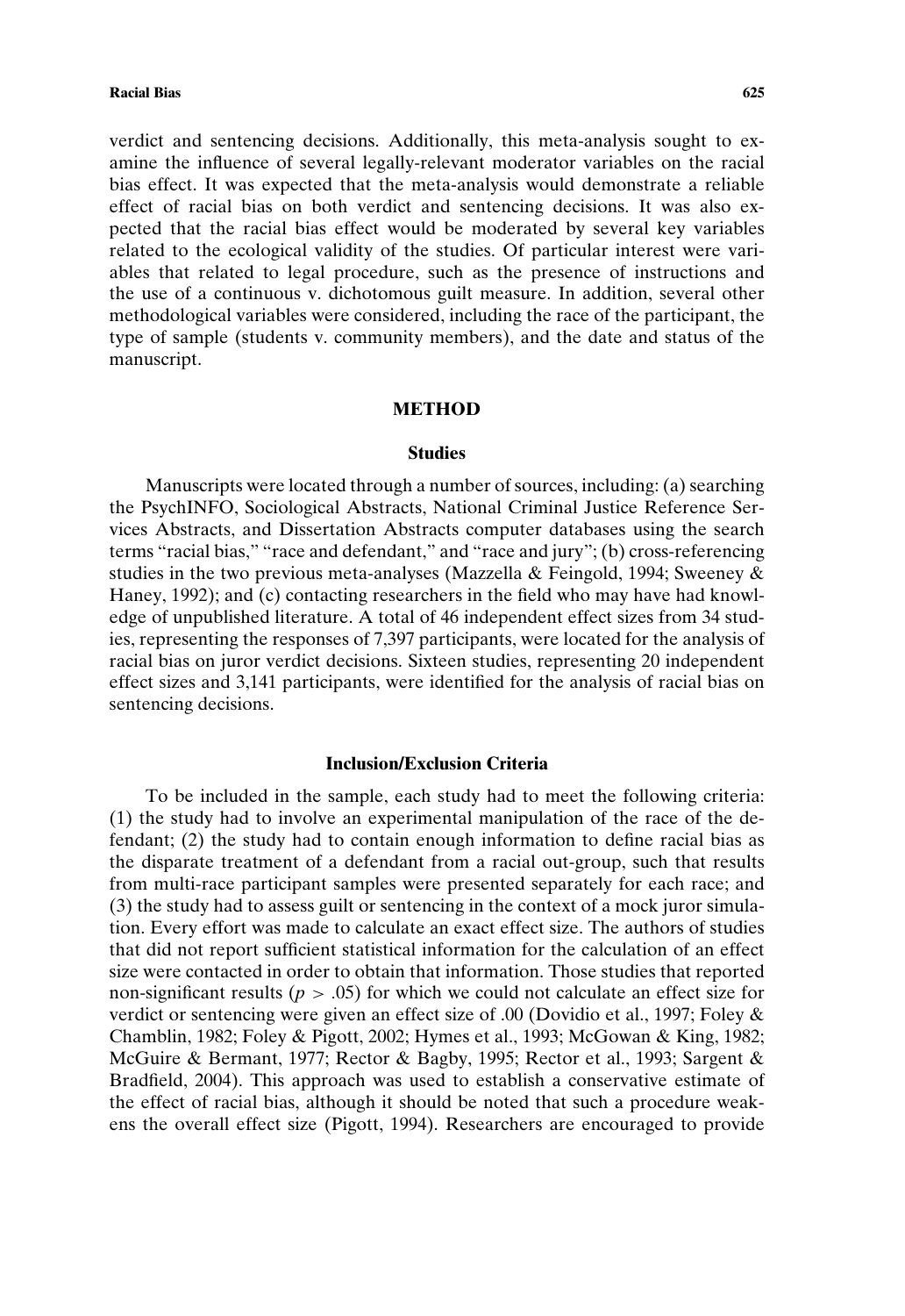more complete statistics such that insertion of zero effect sizes in future syntheses is unnecessary.

# **Coded Variables**

Moderator variables were identified based upon three categories of information, namely: variables of theoretical interest; variables that may be sources of distortion, bias, or artifact (e.g., methodological variables); and extrinsic study characteristics (see Lipsey, 1994). Due to the fact that many of our methodological variables were also of theoretical interest, we combined those two categories of information. The methodological/theoretical variables of interest included (a) race of participant (White v. Black participants); (b) type of sample (students v. community members); (c) jury instructions (present v. absent); and (d) type of dependent measure (continuous v. dichotomous scale). Each of these variables had some legal or theoretical relevance. Jury instructions and type of dependent measure, for example, are important elements of the legal system that are not consistently employed in the same manner within mock juror materials. Type of sample is also a possible concern, as the responses of the typical college student employed in many mock juror studies may not generalize to the responses of jurors in real cases who represent a wider range of demographic characteristics (Bornstein, 1999). Race of the participant also has a strong theoretical and legal relevance, as much of social psychological literature points to an ingroup bias, in which individuals favor members of their own group over others, regardless of whether they are a member of the minority or majority group (e.g., Wilder & Shapiro, 1991). Legally, race of the juror can no longer be used as a basis for removing someone from juror service and, as such, the number of minority members on juries appears to be increasing, particularly as many states show a concerted effort to increase the number of minority jury members (Joint State Government Commission, 2003). It is therefore important to determine if minority members show the same racial bias as majority members. We had originally planned on including additional legally and theoretically relevant variables, such as race of the victim and crime type, but were unable to do so due to small sample sizes for these variables. In addition to the methodological/theoretical variables of interest, several extrinsic study characteristics were included such as (e) date of the study and (f) publication status (published v. unpublished).

## **Measure of Effect Size**

We chose an *r*-based correlation coefficient as our effect size, following the recommendations of Rosenthal (2000) when dealing with samples that include both continuous and dichotomous data. The effect size was recorded based upon an ownrace bias in juror decision-making, such that positive effect sizes demonstrate support for the hypothesis of disparate treatment of other-race defendants. Calculation of effect sizes involved the ratio of the exact test statistic (taken from the study) to the exact test statistic summed with the degrees of freedom for continuous data or the ratio of the exact test statistic to the sample size for dichotomous data (see Eqs. 1 and 2 below, respectively). All r's were then converted to Fisher's *z*' to control for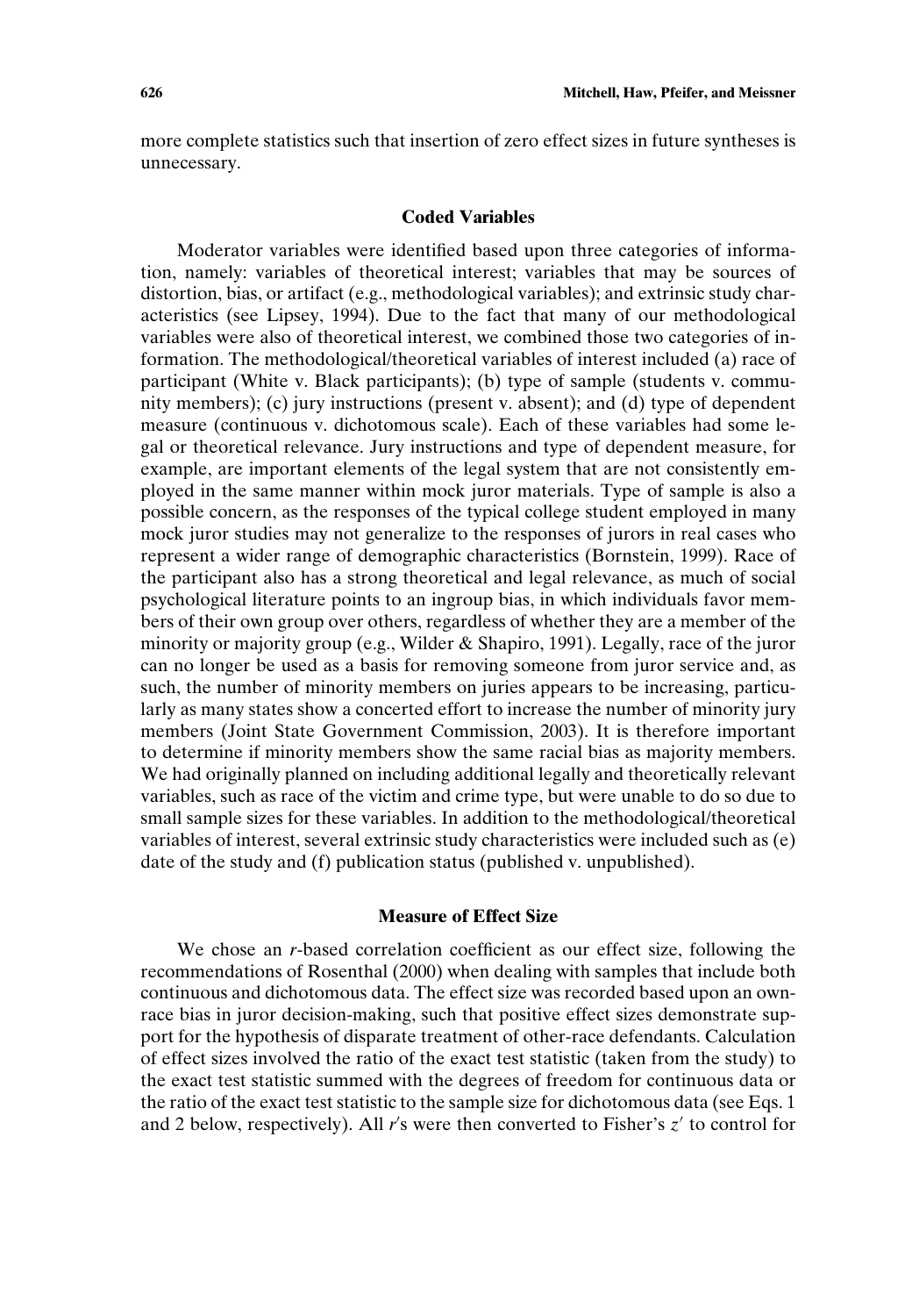skewness in estimating the true population parameter (see Eq. 3 below).

$$
r = \text{SQRT}((t^2)/(t^2 + df))
$$
\n<sup>(1)</sup>

$$
r = \text{SQRT}(\chi^2/N) \tag{2}
$$

$$
z' = 0.5 \times \log^{e}[(1+r)/(1-r)] \tag{3}
$$

Finally, to better compare our results with that of the two previous meta-analyses (Mazzella & Feingold, 1994; Sweeney & Haney, 1992), aggregate effect sizes were subsequently converted to Cohen's *d* effect size (see Eq. 4 below):

$$
d = (2 \times r)/(1 - r^2) \tag{4}
$$

## **RESULTS**

#### **Racial Bias in Juror Verdicts**

Effect sizes were calculated with the hypothesis that mock jurors would exhibit an in-group bias in decision-making, such that individuals would be more lenient on defendants of their own racial group than defendants of another racial group. Thus, a positive effect size indicated disparate treatment of racial out-group members. In testing the racial bias hypothesis in juror verdicts, 34 studies  $(k = 46)$  met the criteria for inclusion, representing the responses of 7,397 participants. A weighted effect size analysis indicated a small, yet significant, effect of racial bias,  $z' = .046$ ,  $d = .092, Z = 3.93, p < .001, N<sub>fs</sub> = 212$ , demonstrating that participants were more likely to render guilt judgments for other-race defendants than for defendants of their own race. The homogeneity test statistic for this sample was significant,  $Q =$ 279.28,  $p < .001$ , indicating that the variance of the sample exceeded that expected on the basis of sampling error, and suggesting that a moderator analysis could be performed. Appendix A provides a listing of study characteristics and effect sizes for the sample of studies.

Six moderator variables were identified for the present sample, including race of the participant, sample type, dependent measure scale, presence v. absence of jury instructions, publication status, and date of study. A fixed-effects regression model was used to determine if these potential moderator variables influenced the racial bias effect. The frequency of moderators across studies and results of this analysis are displayed in Table 1. Significant moderator effects were observed for race of participant, type of dependant measure, presence v. absence of instructions, and date of study. The direction of effects indicated that racial bias was more pronounced in the following conditions: for Black participants; when a continuous measure of guilt was utilized; when jury instructions were not provided; and in studies conducted or published in the 1970s.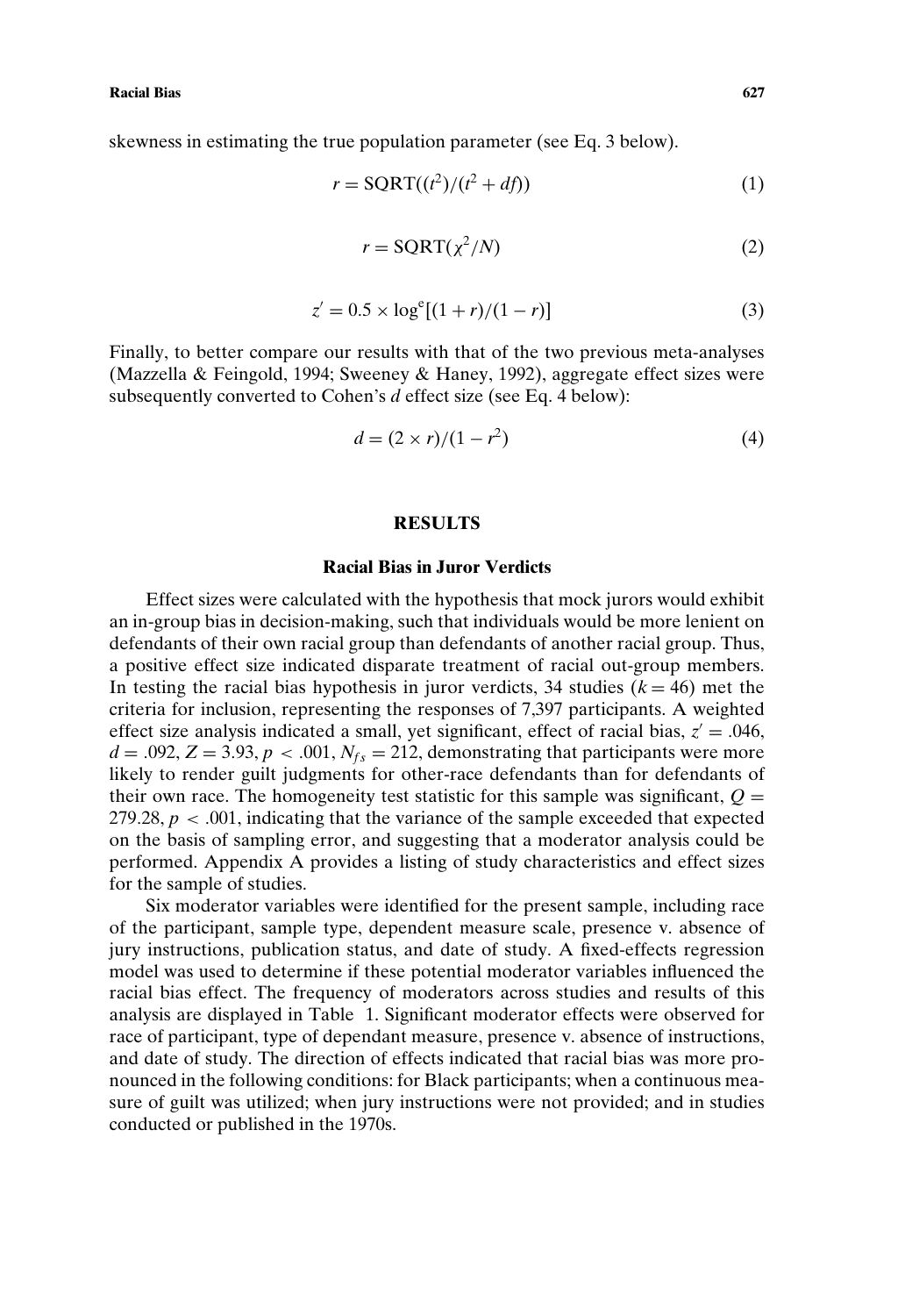| Moderator           | Z        | k  | Level           | z'       | d        |
|---------------------|----------|----|-----------------|----------|----------|
| Date of publication | $5.25^*$ |    |                 |          |          |
|                     |          | 6  | 1970s           | 0.197    | 0.404    |
|                     |          | 7  | 1980s           | 0.031    | 0.062    |
|                     |          | 13 | 1990s           | $-0.032$ | $-0.064$ |
|                     |          | 20 | 2000s           | 0.029    | 0.058    |
| Publication status  | 0.76     |    |                 |          |          |
|                     |          | 40 | Published       | 0.047    | 0.094    |
|                     |          | 6  | Unpublished     | 0.025    | 0.050    |
| Sample              | 1.87     |    |                 |          |          |
|                     |          | 7  | Community       | $-0.008$ | $-0.016$ |
|                     |          | 37 | Student         | 0.053    | 0.106    |
| <b>Instructions</b> | $2.53*$  |    |                 |          |          |
|                     |          | 26 | No Instructions | 0.078    | 0.157    |
|                     |          | 18 | Instructions    | 0.016    | 0.032    |
| Race of participant | $5.92^*$ |    |                 |          |          |
|                     |          | 10 | <b>Black</b>    | 0.208    | 0.428    |
|                     |          | 36 | White           | 0.014    | 0.028    |
| Dependent scale     | $3.14*$  |    |                 |          |          |
|                     |          | 18 | Continuous      | 0.075    | 0.151    |
|                     |          | 28 | Dichotomous     | 0.017    | 0.034    |

**Table 1.** Moderator Analysis for Verdict Decisions

<sup>∗</sup>*p* ≤ *.*01.

## **Racial Bias in Sentencing Judgments**

In examining the effect of racial bias on sentencing judgments, 16 studies  $(k = 20)$  met the criteria for inclusion representing the responses of 3,141 participants. A weighted effect size analysis indicated a significant effect of racial bias,  $z' = .092, d = .185, Z = 5.10, p < .001, N_{fs} = 25$ , demonstrating that participants were more likely to render longer sentences for other-race defendants. However, given the small number of null studies required to invalidate the significant effect of racial bias in sentencing decisions, this effect should be viewed with caution. The homogeneity test statistic for this sample was significant,  $Q = 122.81$ ,  $p < .01$ , indicating that the variance of the sample exceeded that expected on the basis of sampling error, and suggesting that a moderator analysis could be performed. Appendix B provides a listing of study characteristics and effect sizes for the sample of studies.

A fixed-effects regression model was used to determine if the potential moderator variables discussed previously influenced the racial bias effect in sentencing judgments. The moderator variables and sample characteristics for this analysis included race of the participant, sample type, publication status, and date of study. We did not include instructions as a moderator in this analysis due to the fact that all studies employed standard jury instructions (e.g., burden of proof, case law) rather than sentencing guidelines. The frequency of moderators and results of a fixed-effects regression analysis are displayed in Table 2. Significant moderator effects were observed for race of participant, sample type, and publication status. The direction of effects indicated that racial bias was more pronounced in the following conditions: for Black participants; when community members were participants; and in published studies.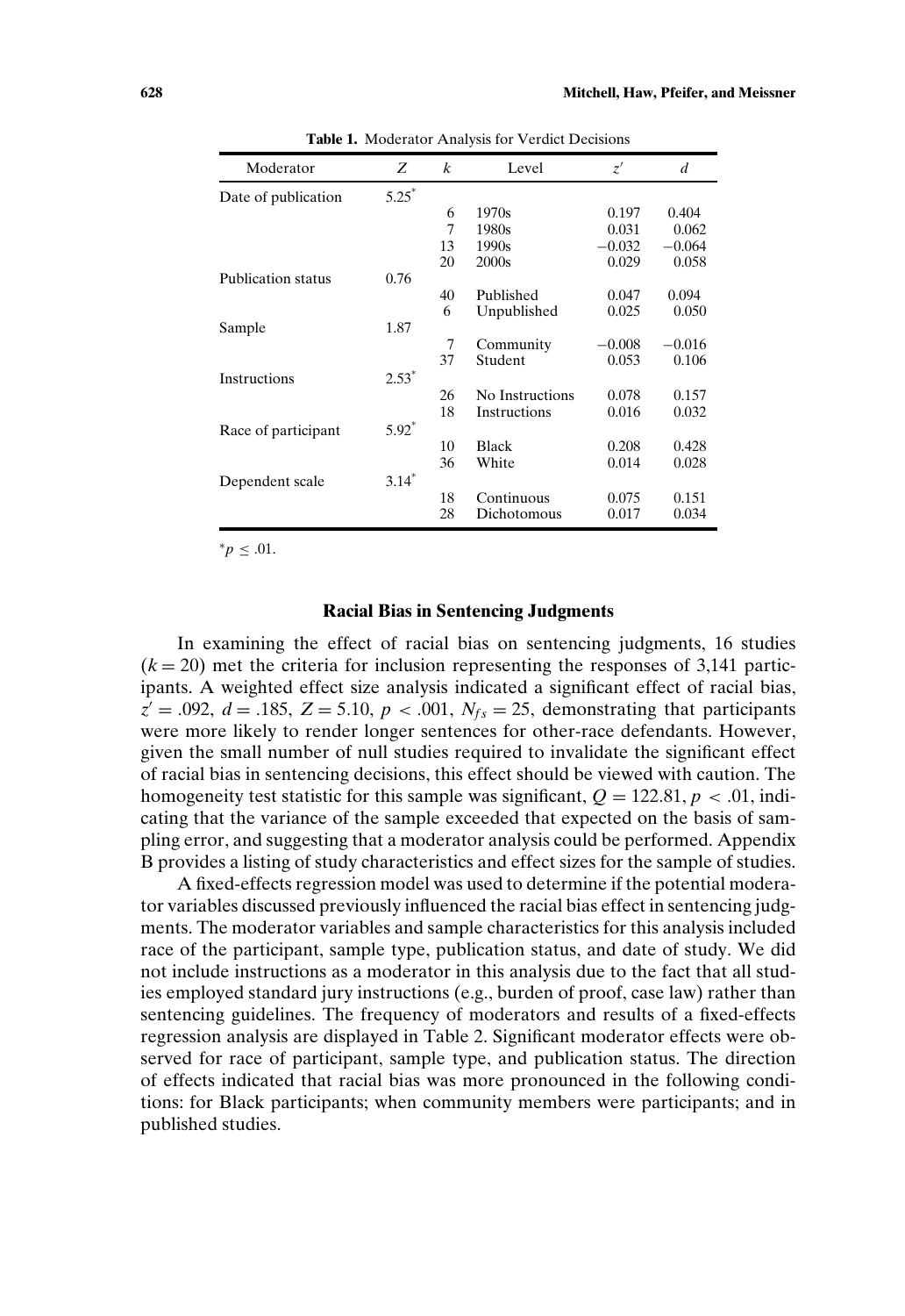| Moderator           | Z                   | k              | Level        | z'       | d        |
|---------------------|---------------------|----------------|--------------|----------|----------|
| Date of publication | 1.46                |                |              |          |          |
|                     |                     | 2              | 1970s        | 0.075    | 0.151    |
|                     |                     | 3              | 1980s        | 0.091    | 0.183    |
|                     |                     | 7              | 1990s        | 0.027    | 0.054    |
|                     |                     | 8              | 2000s        | 0.241    | 0.501    |
| Publication status  | $2.64*$             |                |              |          |          |
|                     |                     | 18             | Published    | 0.103    | 0.207    |
|                     |                     | $\overline{c}$ | Unpublished  | $-0.009$ | $-0.018$ |
| Sample              | $3.22$ <sup>*</sup> |                |              |          |          |
|                     |                     | 5              | Community    | 0.192    | 0.394    |
|                     |                     | 15             | Student      | 0.059    | 0.118    |
| Race of participant | $3.38*$             |                |              |          |          |
|                     |                     | 3              | <b>Black</b> | 0.339    | 0.731    |
|                     |                     | 17             | White        | 0.048    | 0.096    |

**Table 2.** Moderator Analyses for Sentencing Decisions

<sup>∗</sup>*p* ≤ *.*01.

## **DISCUSSION**

The results of this meta-analysis underscore the complexity of racial bias in juror decision-making. Specifically, the analysis of research on this issue indicates a small, but significant, effect for racial bias in both verdict  $(d = .092)$  and sentencing  $(d = .185)$  decisions. It is worth noting that, although small, these effects were somewhat larger than those observed in the two previous meta-analyses (Mazzella & Feingold, 1994; Sweeney & Haney, 1992). They are, however, consistent with the Sweeney and Haney (1992) findings regarding sentencing, rather than those of Mazzella and Feingold (1994) in which no racial bias effect was observed. The fail safe N for verdict underscores the reliability of the effect, with over 200 null studies required to eliminate the racial bias effect. Despite the larger effect size, however, the fail safe N for sentencing decisions was only 25, suggesting that the effect may not be robust. Further research involving sentencing decisions appears warranted.

Results also indicated that several moderator variables significantly influenced the size of the racial bias effect. The moderator analysis demonstrated that racial bias in juror verdict decisions was more prominent in Black participants than in White participants, when a continuous measure of guilt was employed (as opposed to a dichotomous "guilty" v. "not guilty" measure), when jury instructions were not provided to jurors prior to a verdict decision, and in studies conducted or published in the 1970s. Consistent with verdict decisions, racial bias in sentencing decisions were also influenced by the race of the participant, such that Black participants showed larger effects than White participants. It is interesting to note that our moderator analysis resulted in a significant effect of participant race similar to that of Sweeney and Haney (1992), in which specification of the participants' race resulted in a larger effect size. Our definition of racial bias, along with the significant effect of participant race, however, suggests that the size of the effect found in Sweeney and Haney (1992) may be due to the fact those "unspecified" participants were showing racial bias towards the White defendants. Thus, the racial bias shown by White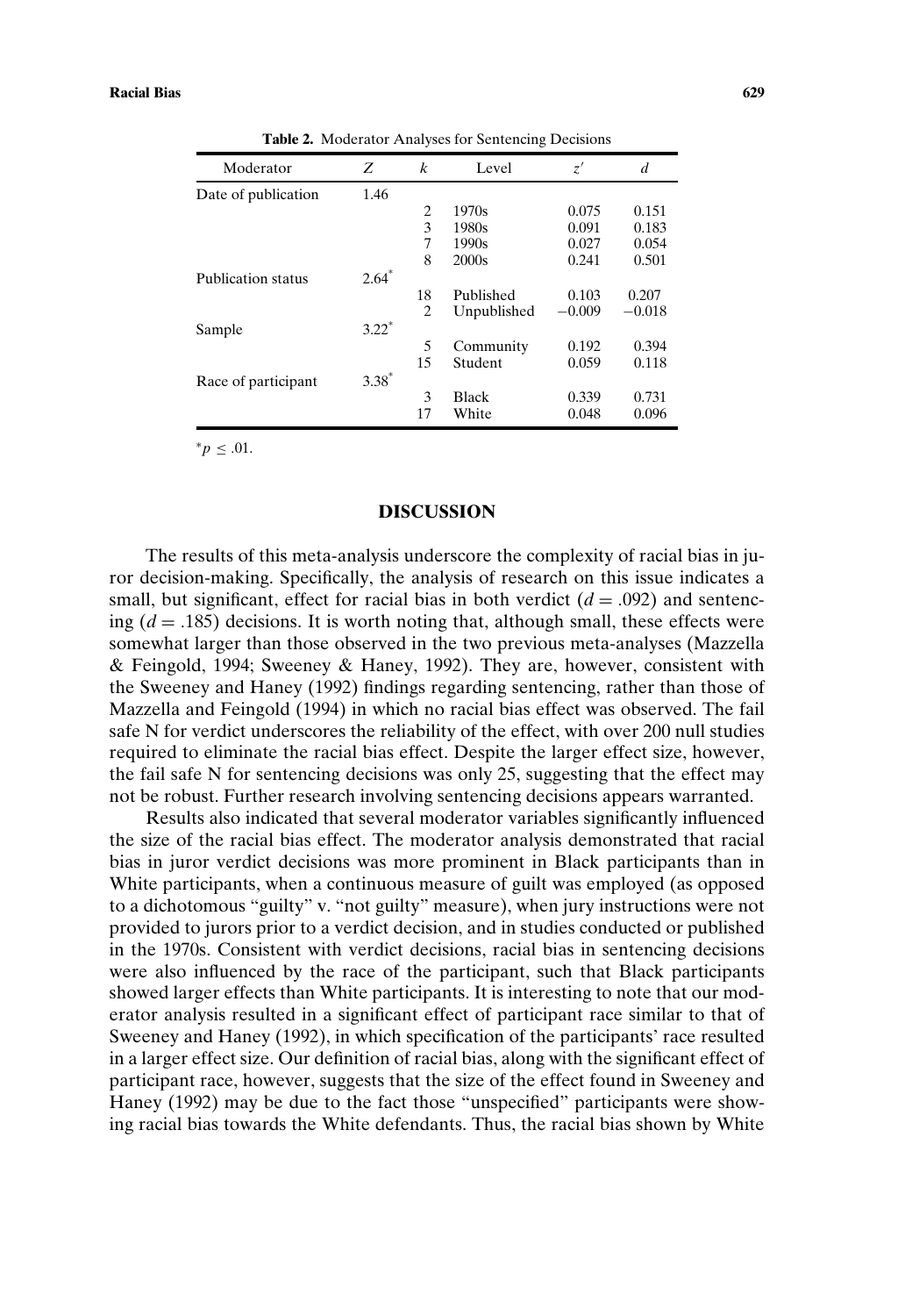participants was "weakened" by the racial bias shown by other participants, rather than a lack of bias overall.

The race of participant moderator effect is one that deserves careful consideration. On the one hand, only nine of the samples involved Black participants and seven of those nine studies failed to provide instructions and involved continuous guilt measures (conditions that appear to promote the racial bias effect). On the other hand, there is evidence from the social psychological literature that the self-concept of ethnic minorities may be more dependent upon perceptions of race than the self-concept of the ethnic majority. For example, Clark (1985) reported that Black participants' self-concept was related to their ratings of Blacks, whereas the same relationship was not found with White participants. Grier and Deshpande (2001) further reported that Black participants placed a higher importance on race than did White participants, and that this racial importance predicted consumer decisions. It is possible that group identity may be stronger among minorities than among majority race individuals, making minority jurors more likely to exhibit an own-race bias. Future research should examine this as a possible mediating variable for the racial bias effect.

## **Practical Significance of Findings**

The fact that use of instructions and type of dependent measure influenced the size of the racial bias effect in verdict decisions also deserves some discussion. More specifically, these results underscore the importance of considering the practical significance of the racial bias effect and the limitations of the current research literature before drawing conclusions regarding the effect of racial bias in everyday juror decision-making. One question to consider when reviewing the present findings is whether the effect of racial bias persists when ecologically valid conditions are considered. Examination of the moderating variables in the current study indicates that racial bias does indeed decrease when ecologically relevant procedures are used. More specifically, our results indicated that when a dichotomous guilt scale was used or when standard jury instructions were presented, the effect of racial bias was non-significant ( $z' = .017$ ,  $d = .034$ ,  $Z = .93$ , and  $z' = .016$ ,  $d = .032$ ,  $Z = .83$ , respectively). Furthermore, studies that used both a dichotomous guilt scale and standard jury instructions also demonstrated a non-significant effect of racial bias  $(d = .040, Z = .83)$ . These findings suggest that the racial bias effect in judgments of guilt may be less pronounced when procedures match those in the real world, as has been suggested by previous researchers (e.g., Pfeifer & Ogloff, 1991).

Despite the above finding, additional empirical research is needed before one may conclude with absolute certainty that racial bias is eliminated with these ecologically relevant procedures, as it is unclear how closely these conditions actually reflect the real world. For example, the studies in this sample provided limited information regarding the instructions employed, frequently referring to them only as "jury instructions." We interpreted this to indicate instructions on burden of proof, reasonable doubt, and some form of case law. It is unlikely, however, that each study included all of the language provided in standard case law instructions.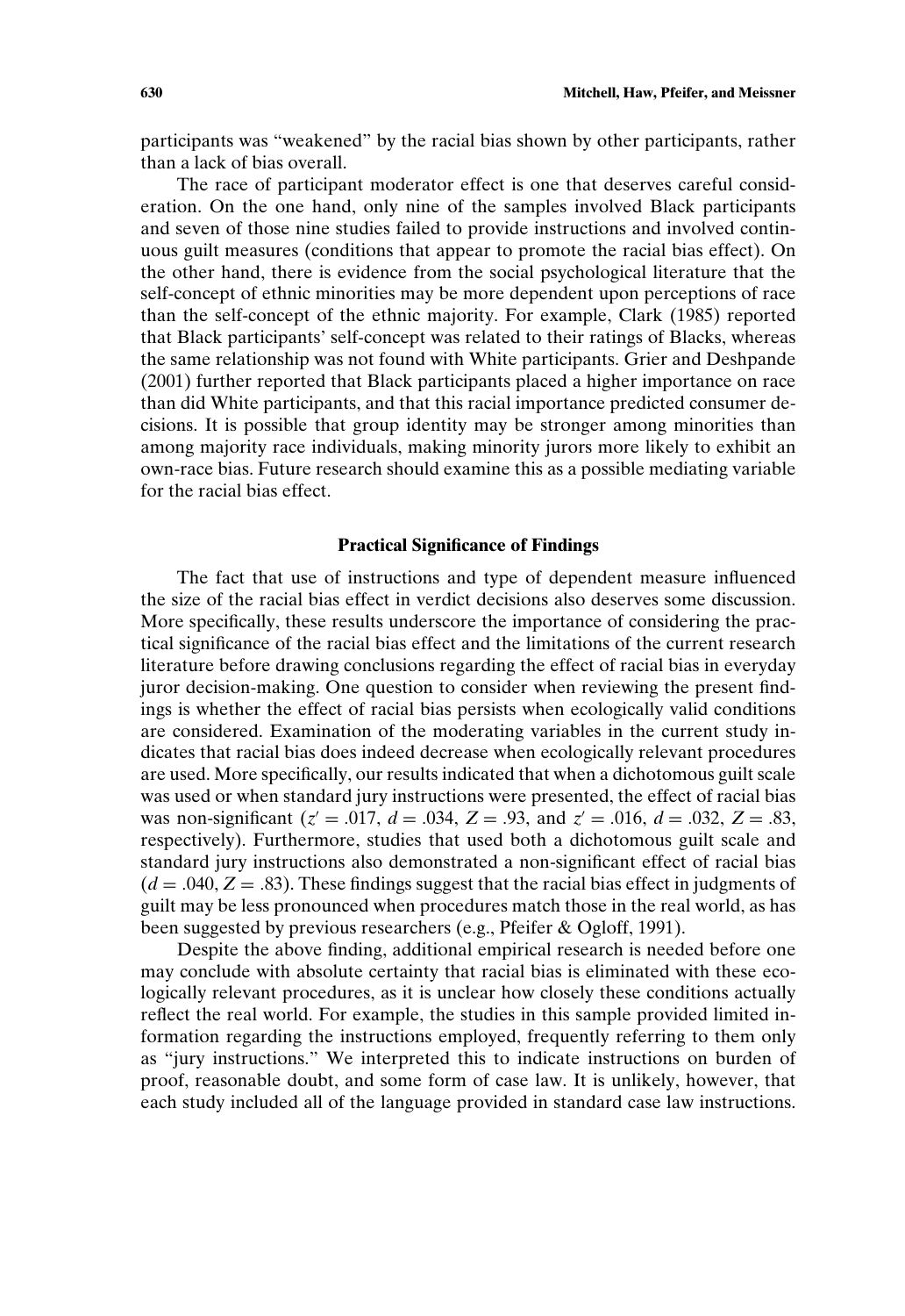Future researchers should be sure to clarify the instructions used and the manner in which they were generated (standard pattern, modified standard pattern, etc.). Also, although actual jurors never provide guilt judgments on a continuous scale, they may be provided with multiple verdict options (first degree murder, second degree murder, manslaughter, etc.). Future research should focus on these variations and more ecologically relevant judgment options in the context of racial bias.

Additionally, it is possible that other variables may increase the likelihood of racial bias. For example, the current analysis indicates that community members tended to demonstrate more racial bias than student samples for sentencing decisions (but not guilt decisions). This finding, however, should be interpreted with caution given that few jurisdictions allow jurors to recommend sentences. The one exception to this involves capital cases, in which jurors make the determination of life or death sentences. It is important to note, however, that only one of the studies included in the current meta-analysis utilized a death penalty decision as a dependent measure (i.e., Dunn, Willis-Esqueda, & Schopp, 2004).

Furthermore, it is important to note that all of the effect sizes calculated for this meta-analysis examined racial bias in *jurors*' decisions (or individual-level analysis) given the limited number of studies using *juries* (or group-level analysis). Therefore, we cannot conclude from the current findings whether racial bias is produced when jurors make decisions as a group. It is possible that the process of deliberation could increase or decrease racial bias. The limited research that has been conducted, for example, suggests that the degree of racial bias may be influenced by the race of the foreperson, with a Black foreperson resulting in less guilt being attributed to Black defendants (see Foley & Pigott, 2002). Further research appears warranted.

Another issue of practical significance regards the manner in which racial bias is defined. The current meta-analysis revised previous definitions to include the disparate treatment of a racial out-group member in order to examine whether racial bias might be present in racial minority juror decisions as well as racial majority juror decisions. As noted above, the current synthesis found that participant race moderated the effect of racial bias such that Black participants were more likely to display racial bias than were White participants. We believe that the examination of multiple racial groups is important for understanding racial bias and should not be overlooked. A growing number of minorities are likely to participate in the legal system as jurors or victims. One in eight people living in the United States (13.3%), for example, are Hispanic, while Blacks make up 12.3% of the population (Yax, 2002). Even with the possibility that minorities are underrepresented on jury rolls, their increasing representation in the population should lead to increases in juror service. As researchers, we increase the ecological validity of our analysis by examining the responses of multiple racial groups, especially those with large representations in our population. While the current literature base primarily involves Black and White racial groups, future researchers should expand their exploration of participant race or ethnicity to consider other racial groups, particularly Hispanics (see Stephan & Stephan, 1986).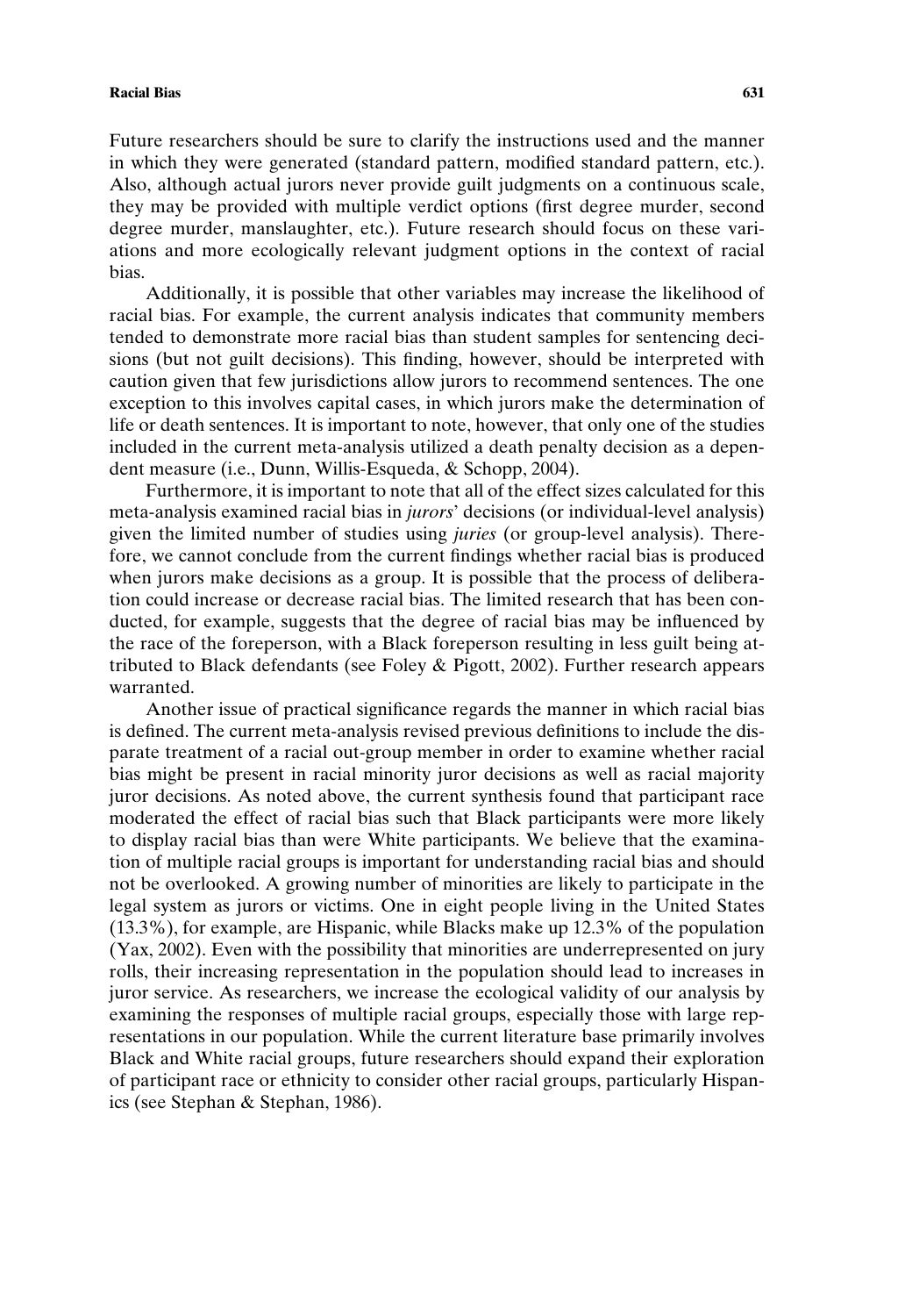#### **Additional Moderator Variables**

In considering moderators of the racial bias effect, there were several other variables that we would have liked to explore. For example, Sweeny and Haney (1992) included crime type (i.e., rape v. other) and victim race (i.e., victim race specified v. not specified) as moderators in their analysis, finding that while crime type did not serve as a moderator, specification of victim race did moderate racial bias. Mazzella and Feingold (1994) also found a significant effect of socioeconomic status (SES) on juror verdicts and punishment decisions (although they did not examine SES as a moderator of the racial bias effect). These variables—SES, crime type, and victim race—would appear to be quite relevant moderators to the racial bias effect. Unfortunately, our sample of studies precluded our ability to parse the data to examine these moderators. Given the importance of these variables (particularly victim race) in archival studies, the existing literature should be augmented. Williams and Holcomb (2001), for example, found that victim race—not defendant race influenced death sentences in Ohio. The largest percentage of defendants receiving the death penalty involved Black defendants accused of killing a White victim, followed by White defendants accused of killing a White victim. This is consistent with the Baldus et al. (1983, 2002) findings, in which victim and defendant race interacted to suggest that Black defendants were most disadvantaged when they were accused of crimes against White victims. Mustard (2001) further found that defendant income influenced departures from the federal sentencing guidelines, with low-income defendants resulting in harsher sentences. The importance of these variables, as well as their potential for complex interactions, has also been seen in previous empirical research (e.g., Foley & Chamblin, 1982; Gordon, 1990; Wuensch et al., 2002). Future research should examine the variables of victim race, socioeconomic status, and crime type within the context of racial bias.

# **Other Decision Points**

Given the results of this meta-analysis, it is important to once again consider the myriad of decision "steps" leading a person to incarceration. For the purposes of this analysis, we will focus on the commission of a crime, the police officer's decision to arrest, the prosecutor's decision to charge/offer a plea, the jury's verdict, and the judge's sentence. Although we did find a racial bias effect in White juror decisions, it appears too small to explain the large discrepancy in Black and White incarceration rates (e.g., Austin & Allen, 2000). Recent research has shown that Blacks and Whites commit some offences at equal rates (e.g., narcotics violations) (Human Rights Watch, 2000). This suggests that some of the discrepancy in incarceration must occur at other stages in the criminal justice process (i.e., in the decision to arrest, charge/offer of a plea, and/or sentence). We know of no studies that look at these three steps from an experimental paradigm. There is some experimental evidence, however, suggesting that race may influence decisions to shoot a suspect. Plant and Peruche (2005), for example, had law enforcement officers view simulations of Black and White males holding either a neutral object (i.e., wallet) or a gun. The law enforcement participants were asked to indicate whether they would shoot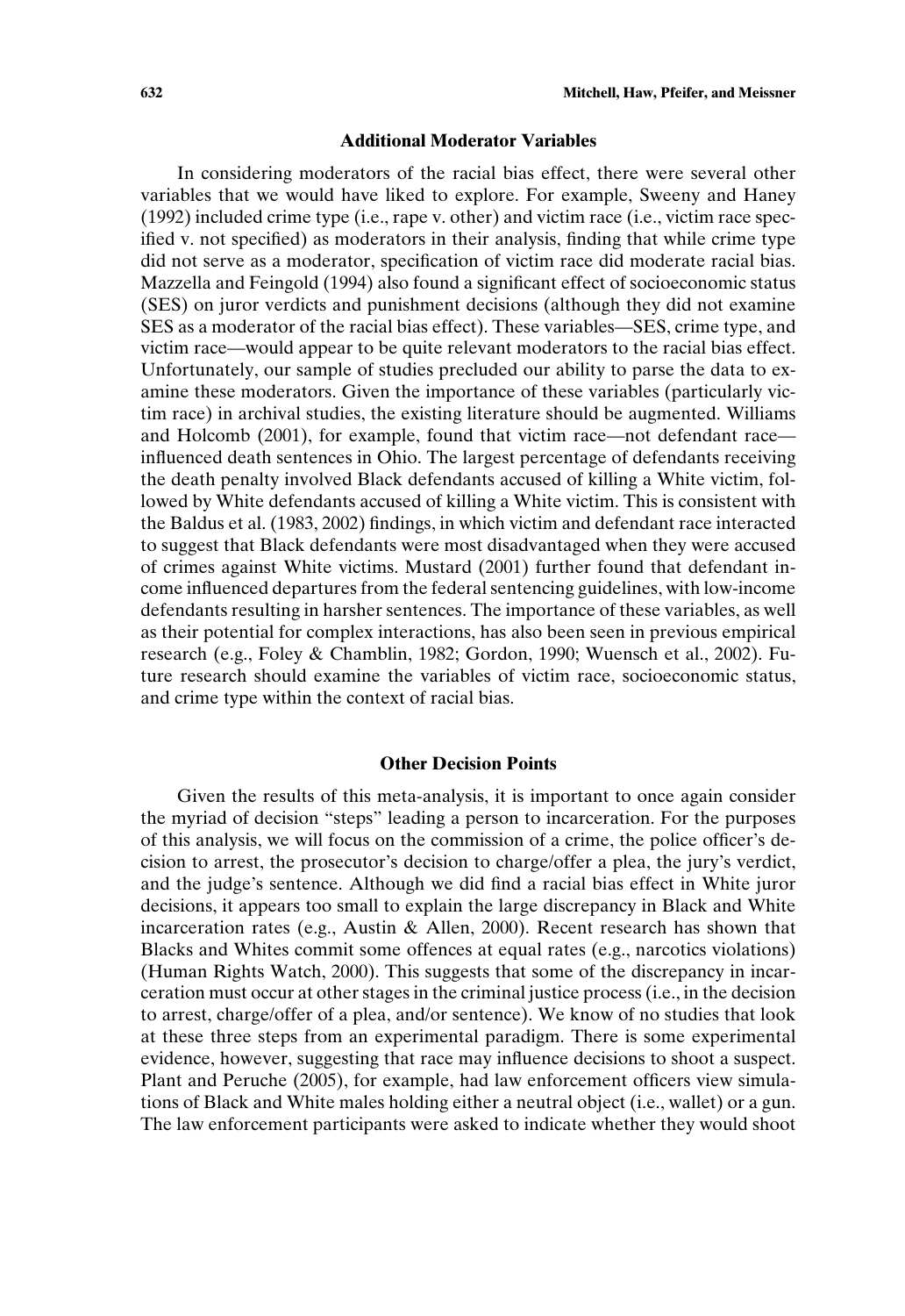or not shoot the person depicted. Plant and Peruche found that race influenced the likelihood of shooting in the early trials, with Black males being shot more often. There is also archival evidence suggesting that race does influence a judge's sentence. As discussed previously, Mustard (2001) found that race was a factor when federal judges' departed from the sentencing guidelines. Future research should begin to consider the possibility that racial bias may occur at a variety of points within the legal system.

# **CONCLUSIONS**

Based upon the current meta-analysis, it appears that the effect of racial bias in juror decision-making is small, yet reliable. Furthermore, we found support for the conclusion that ecologically valid procedures (such as jury instructions and verdict scale properties) appear to reduce the effect of racial bias in verdict decisions (cf. Pfeifer, 1990). One caveat to these findings is the simulated nature of the studies. Although researchers attempt to design studies that can generalize to the real world, it is unclear if these findings reflect the behavior of actual jurors (see Bornstein, 1999). Although any evidence of racial bias in the legal system is discouraging, it is worth noting that these results are consistent with several archival studies of actual juries. Although it is impossible to ever fully compare simulated studies with real trial outcomes, the similarities across archival and empirical research suggest that these results may be generalizable.

This meta-analysis was also the first to consider the role of participant race, and to move beyond the inference that racial bias may only be displayed by White (or majority race) jurors. Rather, the current analysis proposed an inter-group definition of racial bias and found the opposite effect—namely, that Black participants were more likely to demonstrate racial bias in both verdict and sentencing decisions. Future research is warranted in examining the inter-group processes governing the racial bias effect in juror decision-making, particularly in the areas of victim race and the corollaries between socioeconomic status, crime stereotypes, and race of the defendant. Further attention should also be given to potential psychological processes that may moderate the racial bias effect, such as strength of jurors' racial group identity. Research in these areas will advance our understanding of both the theoretical basis of the effect and the ecological validity of conclusions that are drawn. Overall, the racial bias literature has advanced considerably in the last decade and we hope to see continued revision and progression in future research.

## **REFERENCES**

Alexander, R. Jr., & Gyamerah, J. (1997). Differential punishing of African Americans and Whites who possess drugs: A just policy or a continuation of the past? *Journal of Black Studies*, *28,* 97–111.

\*Asterisks denote studies included in meta-analysis.

<sup>∗</sup> Abwender, D. A., & Hough, K. (2001). Interactive effects of characteristics of defendant and mock juror on U. S. participants' judgment and sentencing recommendations. *Journal of Social Psychology*, *141,* 603–615.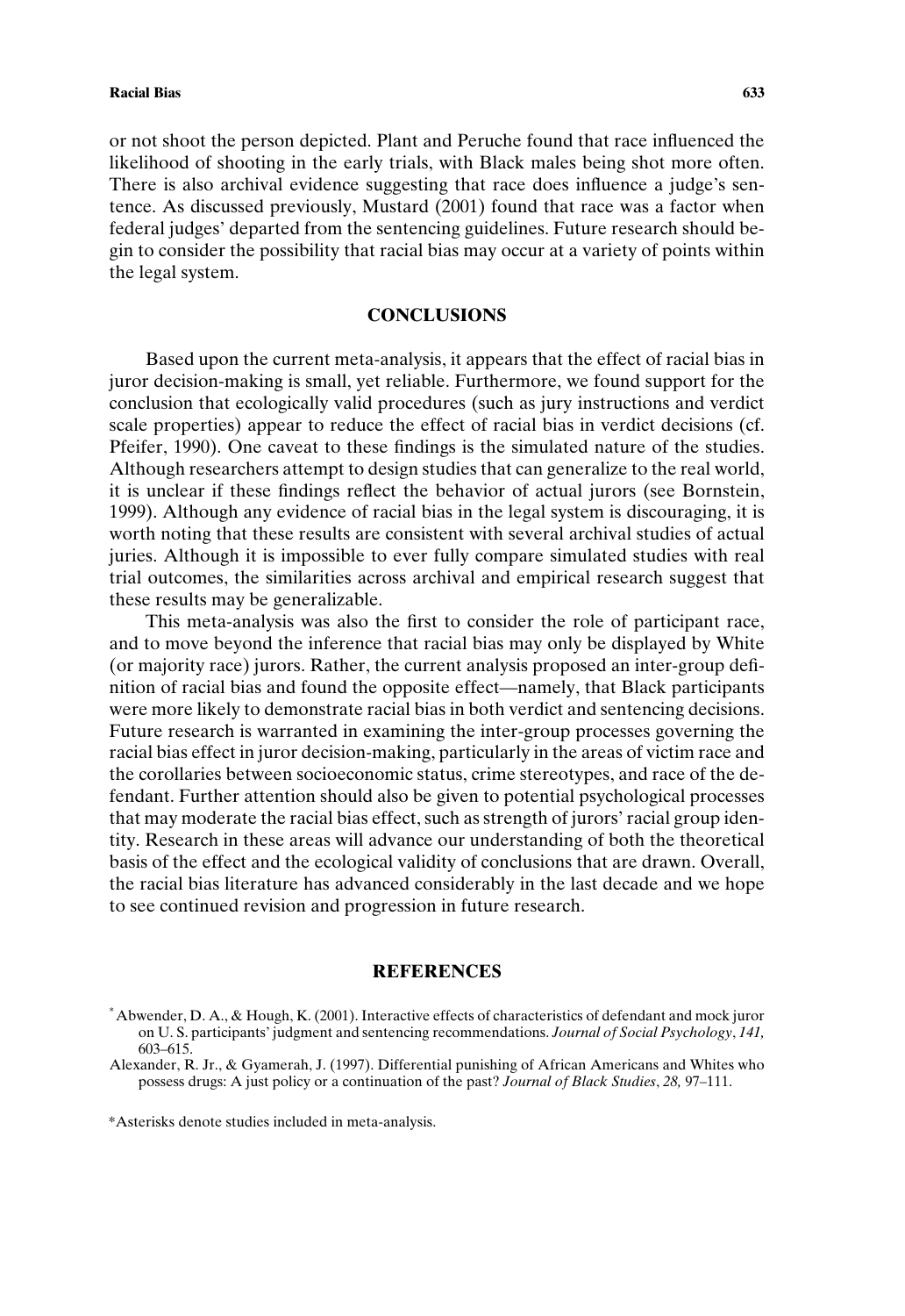- Austin, R. L., & Allen, M. D. (2000). Racial disparities in arrest rates as an explanation of racial disparity in commitment to Pennsylvania's prisons. *Journal of Research in Crime and Delinquency*, *37,* 200–
- 220. <sup>∗</sup> Bagby, R. M., Parker, J. D., Rector, N. A., & Kalemba, V. (1994). Racial prejudice in the Canadian legal system. *Law and Human Behavior*, *18,* 339–350.
- Baldus, D. C., Pulaski, C., & Woodworth, G. (1983). Comparative review of death sentences: An empirical study of the Georgia experience. *Journal of Criminal Law and Criminology*, *74,* 661–754.
- Baldus, D. C., Woodworth, G., Zuckerman, D., Weiner, N. A., & Broffitt, B. (1998). Race discrimination and the death penalty in the post-*Furman* era: An empirical and legal analysis with recent findings from Philadelphia. *Cornell Law Review*, *83,* 1638–1770.
- Baldus, D. C., Woodworth, G., Grosso, C. M., & Christ, A. M. (2002). Arbitrariness and discrimination in the administration of the death penalty: A legal and empirical analysis of the Nebraska experience (1973–1999). *Nebraska Law Review*, *81,* 486–775.
- Bornstein, B. H. (1999). The ecological validity of jury simulations: Is the jury still out? *Law and Human*
- *Behavior*, *23, 75–91*<br>
\*Bottoms, B. L., Davis, S. L., & Epstein, M. A. (2004). Effects of victim and defendant race on jurors' decisions in child sexual abuse cases. *Journal of Applied Social Psychology*, *34,* 1–33.
- ∗ Brown, K. P. (2001). *Racial bias in criminal sentencing and verdict: The role of different evaluation standards*. Unpublished Doctoral Dissertation: University of Alabama.
- Clark, M. L. (1985). Social stereotypes and self-concept in Black and White college students. *The Journal of Social Psychology*, *125,* 753–760.
- ∗ Dovidio, J. F., Smith, J. K., Donnella, A. G., & Gaertmer, S. L. (1997). Racial attitudes and the death penalty. *Journal of Applied Social Psychology*, *27,* 1468–1487.
- ∗ Dunn, K. F., Willis-Esqueda, C., & Schopp, R. F. (2004). *Effects of victim race, perpetrator race, and jury instructions on experimental mock capital sentencing decisions*. Unpublished manuscript.
- ∗ Fein, S., Morgan, S. J., Norton, M. I., <sup>∗</sup> Sommers, S. R. (1997). Hype and suspicion: The effects of pretrial publicity, race, and suspicion on jurors' verdicts. *Journal of Social Issues*, *53,* 487–502.
- ∗ Field, H. S. (1979). Rape trials and jurors' decisions: A psycholegal analysis of the effects of victim, defendant, and case characteristics. *Law and Human Behavior*, *3,* 261–284. <sup>∗</sup>
- Foley, L. A., & Chamblin, M. H. (1982). The effect of race and personality on mock jurors' decisions. *Journal of Psychology*, *112,* 47–51.
- Foley, L. A., & Pigott, M. A. (2002). Race, self presentation and reverse discrimination in jury decisions. *American Journal of Forensic Psychology*, *20,* 37–52.
- Gordon, R. A. (1990). Attributions for blue-collar and white-collar crime: The effect of subject and defendant race on simulated juror decisions. *Journal of Applied Social Psychology*, *20,* 971–983.
- ∗ Gordon, R. A. (1993). The effect of strong versus weak evidence on the assessment of race stereotypic and race nonstereotypic crimes. *Journal of Applied Social Psychology*, *23,* 734–749.
- ∗ Gordon, R. A., & Anderson, K. S. (1995). Perceptions of race-stereotypic and race-nonstereotypic crimes: The impact of response-time instructions on attributions and judgments. *Basic and Applied Social Psychology*, *16,* 455–470.
- ∗ Gordon, R. A., Bindrim, T. A., McNicholas, M. L., & Walden, T. L. (1988). Perceptions of blue-collar and white-collar crime: The effect of defendant race on simulated juror decisions. *Journal of Social Psychology*, *128,* 191–197.
- Grier, S. A., & Deshpande, R. (2001). Social dimensions of consumer distinctiveness: The influence of social status on group identity and advertising persuasion. *Journal of Marketing Research*, *38,* 216–
- 224. <sup>∗</sup> Hill, E. L., & Pfeifer, J. E. (1992). Nullification instructions and juror guilt ratings: An examination of modern racism. *Contemporary Social Psychology*, *16,* 6–10.
- Human Rights Watch. (2000). Punishment and prejudice: Racial disparities in the war on drugs. *Human Rights Watch Report: United States*, *12*(2), G1202.
- ∗ Hymes, R. W., Leinart, M., Rowe, S., & Rogers, W. (1993). Acquaintance rape: The effect of race of defendant and race of victim on white juror decisions. *The Journal of Social Psychology*, *133,* 627– 634.
- Joint State Government Commission. (2003). Minority representation in the jury selection process in Pennsylvania. Retrieved April 19, 2005, from http://jsg.legis.state.pa.us/JURY.PDF.
- ∗ Jones, C. S., & Kaplan, M. F. (2003). The effects of racially stereotypical crimes on juror decision-making and information-processing strategies. *Basic and Applied Social Psychology*, *25,* 1–13.
- ∗ Klein, K., & Creech, B. (1982). Race, rape, and bias: Distortion of prior odds and meaning changes. *Basic and Applied Social Psychology*, *3,* 21–33.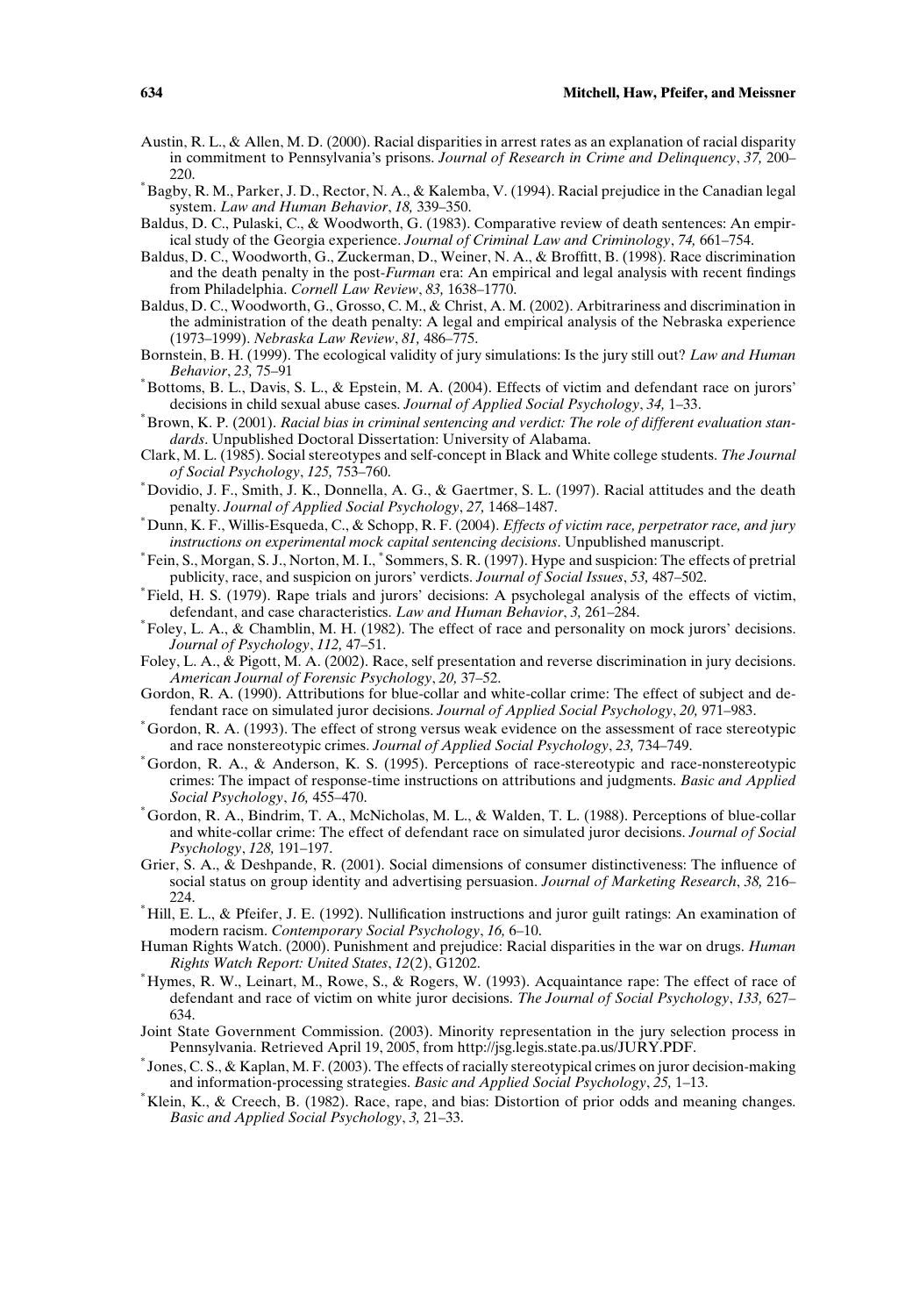- Lipsey, M. W. (1994). Identifying potentially interesting variables and analysis opportunities. In H. Cooper & L. V. Hedges's (Eds.), *The Handbook of Research Synthesis* (pp. 111–124). New York: Russell Sage Foundation.
- ∗ Marcus-Newhall, A., Blake, L. P., & Baumann, J. (2002). Perceptions of hate crime perpetrators and victims as influenced by race, political orientation, and peer group. *American Behavioral Scientist*, *46,* 108–135.
- Mazzella, R., & Feingold, A. (1994). The effects of physical attractiveness, race, socioeconomic status, and gender of defendant and victims on judgments of mock jurors: A meta-analysis. *Journal of Applied Social Psychology*, *24,* 1315–1344.
- ∗ McGlynn, R. P., Megas, J. C., & Benson, D. H. (1976). Sex and race as factors affecting the attribution of insanity in a murder trial. *Journal of Psychology*, *93,* 93–99.
- ∗ McGowen, R., & King, G. D. (1982). Effects of authoritarian, anti-authoritarian, and egalitarian legal attitudes on mock juror and jury decisions. *Psychological Reports*, *51,* 1067–1074.
- ∗ McGuire, M. V., & Bermant, G. (1977). Individual and group decisions in response to a mock trial: A methodological note. *Journal of Applied Social Psychology*, *7,* 220–226.
- Mustard, D. B. (2001). Racial, ethnic, and gender disparities in sentencing: Evidence from the U.S. federal courts. *Journal of Law and Economics*, *64,* 285–314.
- ∗ Nemeth, C., & Sosis, R. H. (1973). A simulated jury study: Characteristics of the defendant and the jurors. *Journal of Social Psychology*, *90,* 221–229.
- Pfeifer, J. E. (1990). Reviewing the empirical evidence on jury racism: Findings of discrimination or discriminatory findings? *Nebraska Law Review*, *69,* 230–250.
- ∗ Pfeifer, J. E., & Bernstein, D. J. (2003). Expressions of modern racism in judgments of others: The role of task and target specificity on attributions of guilt. *Social Behavior and Personality*, *31,* 749–
- 766. <sup>∗</sup> Pfeifer, J. E., & Ogloff, J. R. P. (1991). Ambiguity and guilt determinations: A modern racism perspective. *Journal of Applied Social Psychology*, *21,* 1713–1725.
- Pfeifer, J. E. & Ogloff, J. R. P. (2003). Mock juror ratings of guilt in Canada: Modern racism and ethnic heritage. *Social Behavior and Personality*, *31,* 301–312.
- Pigott, T. D. (1994). Methods for handling missing data in research synthesis. In H. Cooper & L. V. Hedges's (Eds.), *The Handbook of Research Synthesis* (pp. 163–175). New York: Russell Sage Foundation.
- Plant, E. A., & Peruche, B. M. (2005). The consequences of race for police officers' responses to criminal suspects. *Psychological Science*, *16,* 180–183.
- ∗ Poulson, R. L. (1990). Mock juror attribution of criminal responsibility: Effects of race and the guilty but mentally ill (GBMI) verdict option. *Journal of Applied Social Psychology*, *20,* 1596–
- 1611. <sup>∗</sup> Rector, N. A., & Bagby, R. M. (1995). Criminal sentence recommendations in a simulated rape trial: Examining juror prejudice in Canada. *Behavioral Sciences and the Law*, *13,* 113–121.
- ∗ Rector, N. A., Bagby, R. M., & Nicholson, R. (1993). The effect of prejudice and judicial ambiguity on defendant guilt ratings. *Journal of Social Psychology*, *133,* 651–659.
- ∗ Rickman, L. E. (1988). *Juror and defendant characteristics, "crime stereotype," and jurors*' *guilty verdicts.* Dissertation: Howard University.
- Rosenthal, R. (2000). Effect sizes in behavioral and biomedical research: Estimation and interpretation. In L. Bickman's (Ed), *Validity and Social Experimentation: Donald Campbell*'*s Legacy* (Vol. 1, pp. 121–140).
- ∗ Sargent, M. J., & Bradfield, A. L. (2004). Race and information processing in criminal trials: Does the defendant's race affect how the facts are evaluated? *Personality and Social Psychology Bulletin*, *30,*
- 995–1008. <sup>∗</sup> Shaw, J. I., & Skolnick, P. (1995). Effects of prohibitive and informative judicial instructions on jury decisionmaking. *Social Behavior and Personality*, *23,* 319–326.
- ∗ Sommers, S. R., & Ellsworth, P. C. (2000). Race in the courtroom: Perceptions of guilt and dispositional attributions. *Personality and Social Psychology Bulletin*, *26,* 1367–1379.
- ∗ Sommers, S. R., & Ellsworth, P. C. (2001). White juror bias: An investigation of prejudice against Black defendants in the American courtroom. *Psychology, Public Policy, and Law*, *7,* 201– 229.
- Stephan, C., & Stephan, W. G. (1986). Habla Ingles? The effects of language translation on simulated juror decisions. *Journal of Applied Social Psychology*, *16,* 577–589.
- ∗ Sunnafrank, M., & Fontes, N. E. (1983). General and crime related racial stereotypes and influence on juridic decisions. *Cornell Journal of Social Relations*, *17,* 1–15.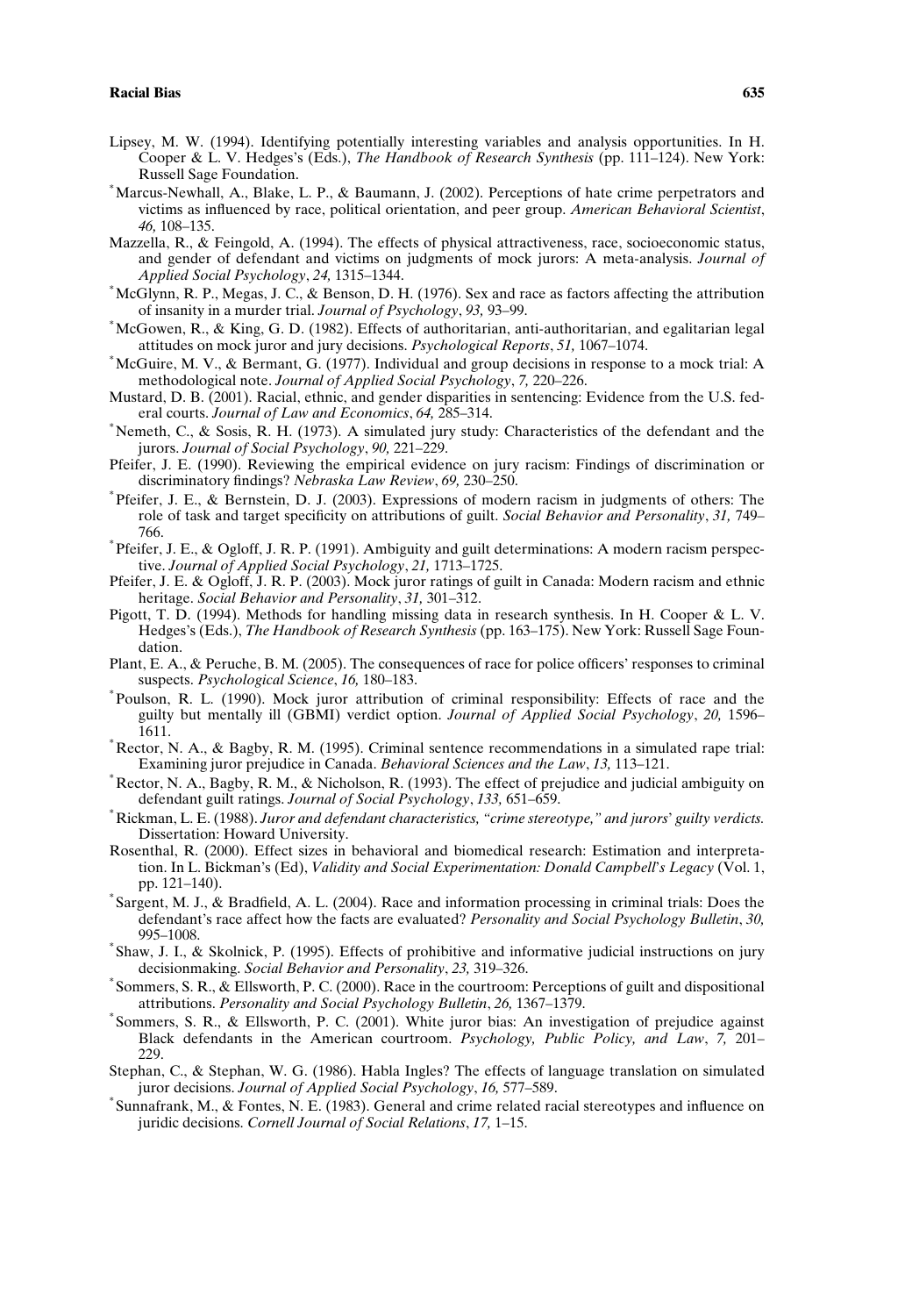Sweeney, L. T., & Haney, C. (1992). The influence of race on sentencing: A meta-analytic review of experimental studies. *Behavioral Sciences and the Law*, *10,* 179–195.

Ugwuegbu, D. C. (1973). *Is justice color-blind? The racial factor in jury attribution of criminal responsibility.* Doctoral Dissertation: Kent State University.

∗ Wayne, J. R. H. (1998). *The effects of cross-race and same-gender interactions on juror decisions in a sexual harassment case.* Unpublished dissertation. University of Georgia.

Wilder, D. A., & Shapiro, P. (1991). Facilitation of outgroup stereotypes by enhanced ingroup identity. *Journal of Experimental Social Psychology*, *27,* 431–452.

Williams, M. R., & Holcomb, J. E. (2001). Racial disparity and death sentences in Ohio. *Journal of Criminal Justice*, *209,* 207–218. <sup>∗</sup>

Wuensch, K. L., Campbell, M. W., Kesler, F. C., & Moore, C. H. (2002). Racial bias in decisions made by mock jurors evaluating a case of sexual harassment. *Journal of Social Psychology*, *142,* 587–600.

Yax, L. K. (2002). The population profile of the United States: 2000 (Internet Release). Retrieved August 6, 2004 from http://www.census.gov/population/www/pop-profile/profile2000.html.

#### APPENDIX A: STUDY CHARACTERISTICS AND EFFECT SIZES FOR VERDICT DECISIONS

|                              | Experiment     |                  |                |                |                                                                                                    |   |               |         |
|------------------------------|----------------|------------------|----------------|----------------|----------------------------------------------------------------------------------------------------|---|---------------|---------|
| Study                        | No.            | $\boldsymbol{N}$ |                |                | Status <sup>a</sup> Sample <sup>b</sup> Instruction <sup>c</sup> Race <sup>d</sup> DV <sup>e</sup> |   |               | $z'^f$  |
| Abwender & Hough (2001)      |                | 63               | ${\bf P}$      | ${\mathbf S}$  | N                                                                                                  | W | $\mathsf{C}$  | 0.08    |
|                              |                | 89               | $\mathbf{P}$   | S              | N                                                                                                  | B | $\mathsf{C}$  | 0.23    |
| Bagby et al. (1994)          |                | 243              | $\mathbf{P}$   | S              | M                                                                                                  | W | D             | 0.17    |
| Bottoms et al. (2004)        | $\overline{c}$ | 228              | P              | S              | Y                                                                                                  | W | D             | 0.03    |
| Brown (2001)                 |                | 261              | U              | S              | N                                                                                                  | W | $\mathsf{C}$  | 0.03    |
|                              |                | 86               | U              | S              | N                                                                                                  | B | $\mathsf{C}$  | 0.07    |
| Fein et al. (1997)           |                | 79               | P              | S              | Y                                                                                                  | W | D             | 0.28    |
| Foley & Chamblin (1982)      |                | 171              | $\mathbf{P}$   | S              | N                                                                                                  | W | $\mathsf{C}$  | 0.00    |
|                              |                | 20               | P              | S              | N                                                                                                  | B | $\mathcal{C}$ | 0.00    |
| Foley & Pigott $(2002)$      |                | 133              | P              | B              | N                                                                                                  | W | C             | 0.00    |
|                              |                | 44               | P              | B              | $\mathbf N$                                                                                        | B | $\mathsf{C}$  | 0.00    |
| Gordon (1993)                |                | 144              | $\mathbf{P}$   | S              | N                                                                                                  | W | C             | 0.05    |
| Hill & Pfeifer (1992)        |                | 125              | $\mathbf{P}$   | S              | Y                                                                                                  | W | $\mathcal{C}$ | 0.23    |
| Hymes et al. (1993)          |                | 78               | P              | S              | N                                                                                                  | W | $\mathsf{C}$  | 0.00    |
| Jones & Kaplan $(2003)$      |                | 360              | $\mathbf{P}$   | S              | Y                                                                                                  | W | D             | 0.02    |
| Klein & Creech (1982)        | 2              | 133              | $\mathbf{P}$   | S              | Y                                                                                                  | W | D             | 0.02    |
| Marcus-Newhall et al. (2002) | $\mathbf{1}$   | 133              | P              | S              | N                                                                                                  | W | $\mathsf{C}$  | 0.16    |
|                              | $\overline{c}$ | 104              | $\mathbf{P}$   | $\mathbf C$    | $\mathbf N$                                                                                        | W | $\mathsf{C}$  | 0.25    |
| McGlynn et al. (1976)        |                | 208              | $\mathbf{P}$   | S              | Y                                                                                                  | W | D             | 0.08    |
| McGowen & King (1982)        |                | 360              | $\mathbf{P}$   | S              | Y                                                                                                  | W | $\mathsf{C}$  | 0.00    |
| McGuire & Bermant (1977)     |                | 226              | $\mathbf{P}$   | $\mathbf C$    | Y                                                                                                  | W | D             | 0.00    |
| Pfeifer & Bernstein (2003)   |                | 236              | U              | S              | Y                                                                                                  | W | $\mathsf{C}$  | $-0.04$ |
| Pfeifer & Ogloff (1991)      |                | 61               | $\mathbf{P}$   | S              | Y                                                                                                  | W | C             | $-0.02$ |
|                              |                | 57               | $\mathbf{P}$   | S              | Y                                                                                                  | W | D             | 0.11    |
|                              |                | 61               | P              | S              | $\mathbf N$                                                                                        | W | $\mathcal{C}$ | 0.39    |
|                              |                | 65               | $\mathbf{P}$   | S              | N                                                                                                  | W | D             | 0.22    |
| Poulson (1990)               |                | 94               | $\mathbf{P}$   | S              | N                                                                                                  | W | D             | 0.33    |
| Rector et al. (1993)         |                | 245              | $\mathbf{P}$   | S              | M                                                                                                  | W | D             | 0.00    |
| Rickman (1988)               |                | 239              | U              | S              | N                                                                                                  | W | D             | 0.12    |
|                              |                | 248              | U              | S              | N                                                                                                  | B | D             | 0.07    |
| Sargent & Bradfield (2004)   | $\mathbf{1}$   | 240              | P              | $\mathcal{C}$  | N                                                                                                  | W | $\mathsf{C}$  | 0.16    |
|                              | $\overline{c}$ | 147              | $\mathbf{P}$   | $\mathbf C$    | $\mathbf N$                                                                                        | W | $\mathcal{C}$ | 0.00    |
| Shaw & Skolnick (1995)       |                | 316              | $\mathbf{P}$   | S              | Y                                                                                                  | W | D             | 0.11    |
| Sommers & Ellsworth (2000)   | 1              | 33               | $\mathbf{P}$   | S              | Y                                                                                                  | W | $\mathsf{C}$  | 0.13    |
|                              | $\mathbf{1}$   | 29               | P              | S              | Y                                                                                                  | B | $\mathcal{C}$ | 0.43    |
|                              | $\mathfrak{2}$ | 156              | P              | $\mathbf C$    | Y                                                                                                  | W | C             | 0.17    |
|                              | $\overline{c}$ | 55               | $\overline{P}$ | $\mathbf C$    | Y                                                                                                  | B | $\mathsf{C}$  | 0.19    |
| Sommers & Ellsworth (2001)   |                | 196              | $\mathbf{P}$   | $\overline{C}$ | Y                                                                                                  | W | D             | 0.09    |